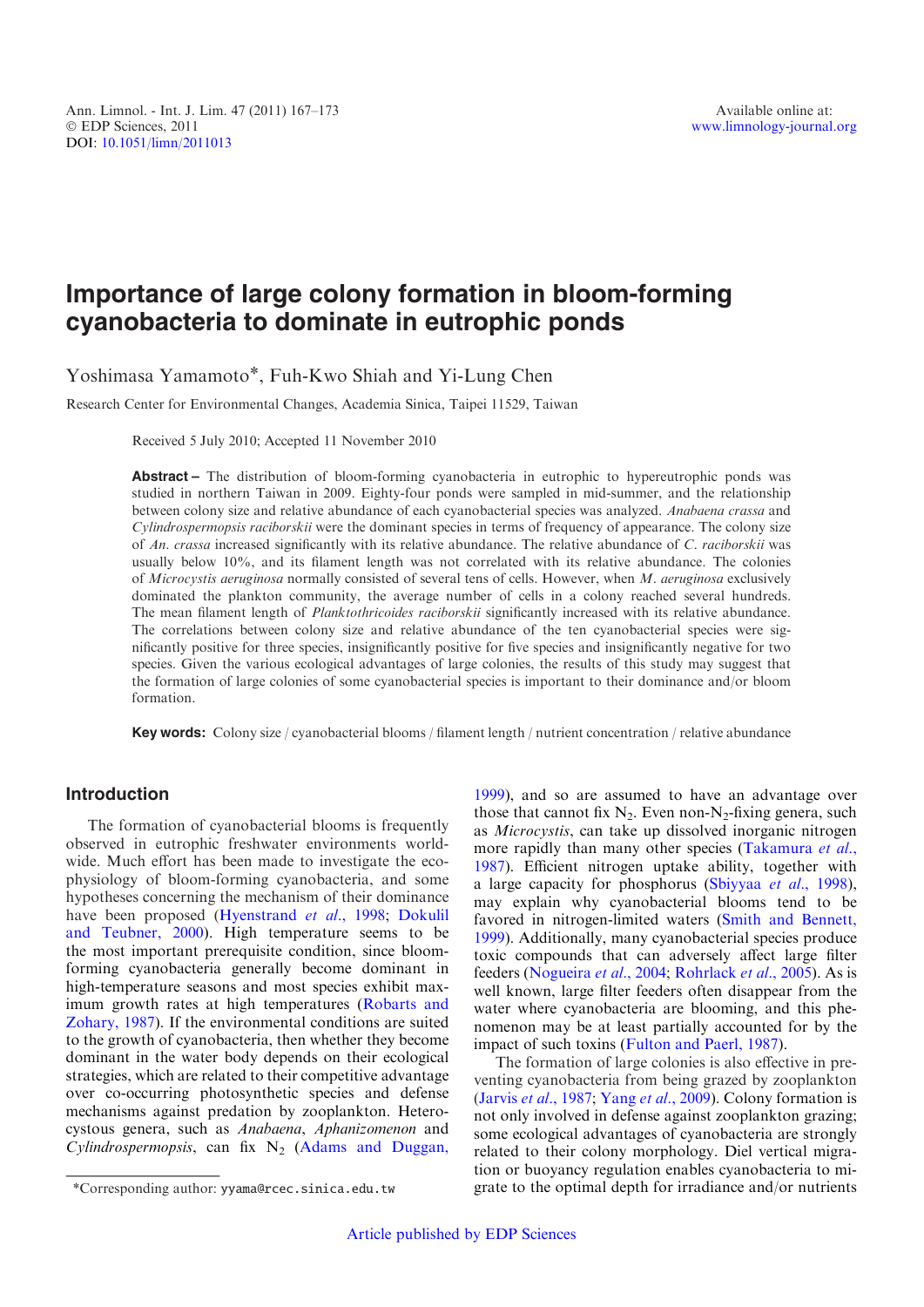([Ibelings](#page-5-0) et al., 1991; [Brookes and Ganf, 2001](#page-5-0)), and the velocity of their migration varies positively with colony size [\(Kromkamp and Walsby, 1990](#page-5-0)). The effectiveness of phosphorus uptake by large colonies has been demonstrated in Microcystis [\(Shen and Song, 2007\)](#page-6-0), although thick diffusion boundary layers around colonies may restrict nutrient uptake from low external concentrations ([Beardall](#page-5-0) et al., 2009). Moreover, large colonies are at an advantage in reducing damage from ultraviolet radiation ([Sommaruga](#page-6-0) et al., 2009), although they may exhibit selfshading, restricting the absorption of photosynthetically active radiation.

Recently, [Yamamoto and Shiah \(2010\)](#page-6-0) suggested that the growth mechanism of Microcystis aeruginosa serves to increase the number of large colonies as the bloom proceeds. Considering the ecological advantages of large colonies, as described above, the growth mechanism of M. aeruginosa seems reasonable to facilitate its dominance in the plankton community. This supposition leads to the hypothesis that, if the colony size of a certain cyanobacterial species is part of an ecological strategy to dominate in the water, then colony size will increase with its relative abundance in the community of photosynthetic plankters. The aim of this study was to test this hypothesis by elucidating the relationship between relative abundance of a cyanobacterial species and its mean colony size among ponds in northern Taiwan.

#### Materials and methods

#### Sampling

The study site is located in Taoyuan, northern Taiwan (Fig. 1). The climate of this area is humid subtropical. The study site includes approximately 300 freshwater ponds, most of which are used for fisheries or irrigation. The study ponds were selected depending on accessibility and the granting of permission by the pond owners to sample the pond water. Eighty-four ponds were sampled from 18 August to 4 September 2009. Samples were taken between 11:00 a.m. and 18:00 p.m. The surface water temperature was measured using a water quality checker U-52G (Horiba, Kyoto, Japan). Thereafter, 100 mL of surface water was collected in a polycarbonate bottle, and brought in a cool box to the laboratory. Fifty milliliters of subsamples were preserved at  $-20$  °C until the concentrations of total nitrogen (TN) and total phosphorus (TP) were analyzed.

#### Measurement of nutrient concentrations

The TN concentration was determined as  $NO_3^-$ -N concentration under acidic conditions using an SP-8001 spectrophotometer (Metertech Inc., Taipei, Taiwan) following hydrolysis with alkaline potassium persulfate in an autoclave at 121 °C for 30 min ([Crumpton](#page-5-0) *et al.*, [1992](#page-5-0)). The TP concentration was spectrophotometrically



Fig. 1. Locations of sampling sites. Some points that mark locations of nearby ponds are overlapped.

measured as  $PO_4^3$ <sup>-</sup>-P concentration [\(Murphy and Riley,](#page-5-0) [1962](#page-5-0)) following hydrolysis with potassium persulfate in an autoclave at  $121^{\circ}$ C for 30 min.

#### Counting of photosynthetic microorganisms

A 5 mL aliquot of each water sample was fixed with 50 µL Lugol's solution to count the photosynthetic plankters. The species composition was observed under an inverted microscope (Axio Observer A1, Carl Zeiss, Göttingen, Germany) at  $\times 200$  or  $\times 400$  magnification. The population densities of the photosynthetic plankters in most of the samples were very high. Therefore, to facilitate measurement, only plankters with population densities of over 20 cells. $mL^{-1}$ , or at least one cell or colony in  $50 \mu L$  of sample water, were counted. However, in the enumeration of cyanobacterial species, the lowest measurable population density was set to 1 colony.mL<sup> $-1$ </sup>. The mean numbers of cells in colonies of *Microcystis* and Anabaena were determined by the method of [Yamamoto](#page-6-0) [and Nakahara \(2009\).](#page-6-0) However, when all of the observed colonies contained easily enumerable cells – fewer than 30 – the cells were counted directly under an inverted microscope. Images of each species were captured using a digital CCD camera (AxioCam MRm, Carl Zeiss, Göttingen, Germany), and basic information that is required to calculate the biovolume of each species was extracted using AxioVision 4.7 software (Carl Zeiss, Göttingen, Germany). The cell or colony volumes of the enumerated species were calculated geometrically by assuming them to be cylindrical, spherical, ellipsoidal or some other appropriate regular shape for convenience,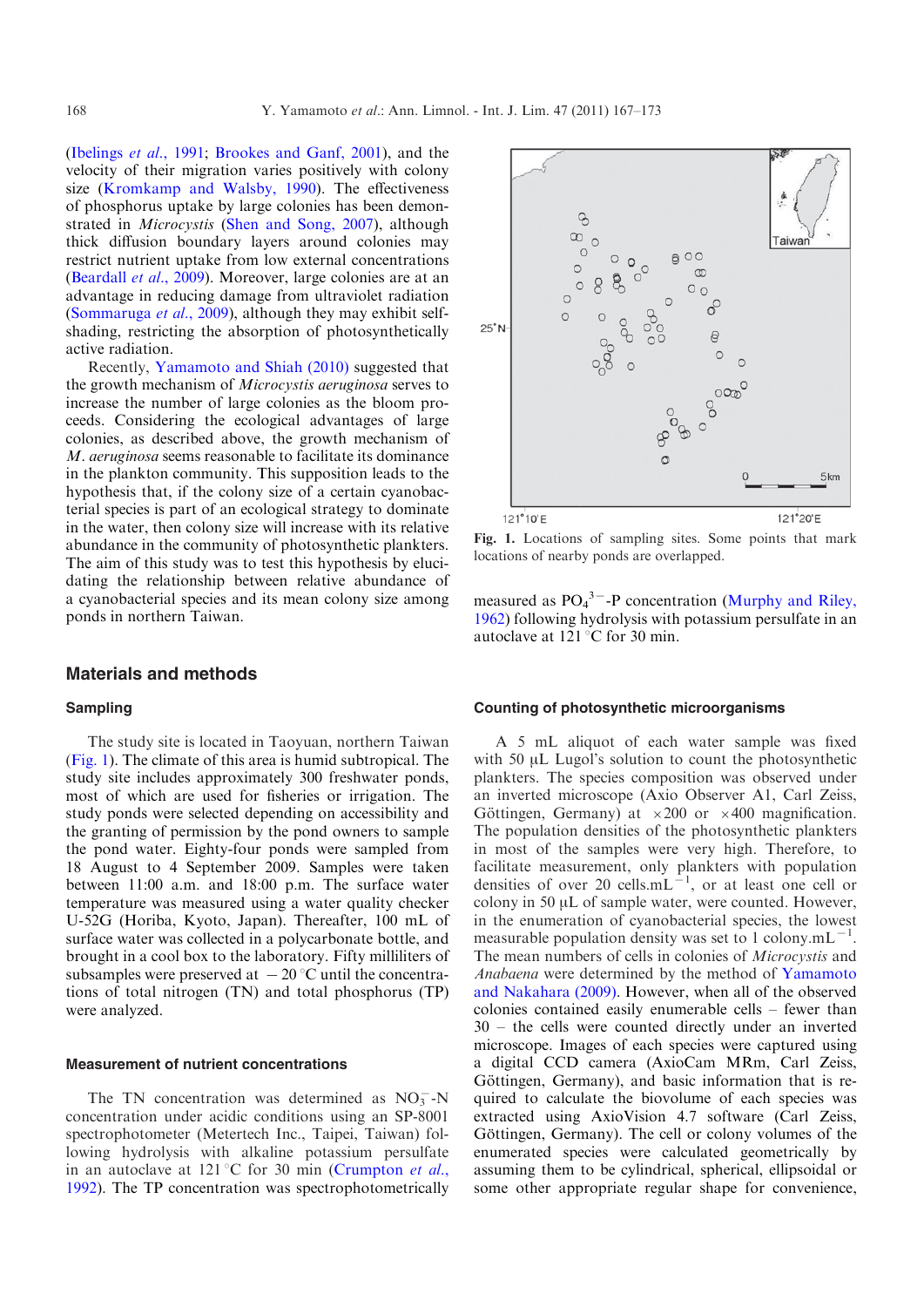and the number of cells or colonies of each plankter was thus converted to a biovolume.

#### Data analysis

The relationships between relative abundance and mean colony size (number of cells in a colony or filament length), between relative abundance and nutrient (TN or TP) concentration, and between colony size and nutrient concentration were analyzed for each species. The presence of a significant correlation was identified using Pearson's correlation.

### **Results**

The surface water temperatures in the ponds ranged from 26.72 to 34.32 °C (data not shown). The concentrations of TN and TP were  $25.5-563 \mu M$  and  $0.596-34.3 \mu M$ , respectively (data not shown). A significant positive correlation existed between TN and TP concentrations  $(r=0.783, n=84, P<0.001).$ 

Table 1 shows the detected cyanobacterial species and the number of ponds in which each species was detected. Fifty-nine of the studied ponds contained at least one detectable bloom-forming cyanobacterial species. The most widely found species were Anabaena crassa and Cylindrospermopsis raciborskii, followed by M. aeruginosa and Anabaena reniformis. The frequencies of appearance of Anabaena planctonica, Aphanizomenon flos-aquae, Arthrospira maxima and Raphidiopsis mediterranea were very low.

The relationships between colony size or filament length and relative abundance of each species are shown in [Figure 2](#page-3-0) and Table 2. The relative abundance of cyanobacteria varied largely among species and ponds. The relative abundance of An. crassa ranged from  $< 0.1$  to 54.6% and was not significantly correlated with colony size  $(r=0.242, n=42, P>0.05)$ . However, a significant positive correlation between relative abundance and colony size  $(r=0.351, n=41, P<0.05)$  was detected when an outlier (relative abundance  $=$  54.6%, cell number in a colony = 8.4) was excluded from the analysis. An. planctonica and Ap. flos-aquae with large filaments dominated in different ponds; their mean filament lengths were smaller in other ponds in which their relative abundances were lower. The relative abundance of Ar. maxima was less than 2.5%. Its filament length increased insignificantly with relative abundance. Despite the wide distribution of C. raciborskii, its relative abundance was mostly below 10%. The mean filament length of C. raciborskii ranged from 22.6 to  $174 \mu m$  when its relative abundance was below 10%; however, when its relative abundance exceeded 10%, the mean filament length was substantially constant – between 88.5 and 103  $\mu$ m. The number of cells per colony of M. aeruginosa was typically under 50 when its relative abundance was between  $< 0.1$  and 85.2%; however, this value reached several hundreds when its relative

Table 1. Detected cyanobacterial species and number of ponds in which each species was detected.

| <b>Species</b>                 | No |
|--------------------------------|----|
| Anabaena crassa                | 42 |
| Anabaena planctonica           |    |
| Anabaena reniformis            |    |
| Aphanizomenon flos-aquae       |    |
| Arthrospira maxima             |    |
| Cylindrospermopsis raciborskii | 35 |
| Microcystis aeruginosa         | 19 |
| Microcystis wesenbergii        |    |
| Planktothricoides raciborskii  |    |
| Planktothrix agardhii          | 14 |
| Raphidiopsis mediterranea      |    |

Table 2. Correlation coefficients between size of colony or filament length and relative abundance.

| <b>Species</b>                 |          |
|--------------------------------|----------|
| $\overline{A}$ nabaena crassa  | 0.351    |
| Anabaena planctonica           | 0.991    |
| Anabaena reniformis            | $-0.099$ |
| Aphanizomenon flos-aquae       | 0.793    |
| Arthrospira maxima             | 0.967    |
| Cylindrospermopsis raciborskii | 0.052    |
| Microcystis aeruginosa         | 0.724    |
| Microcystis wesenbergii        | $-0.150$ |
| Planktothricoides raciborskii  | 0.879    |
| Planktothrix agardhii          | 0.121    |

Bold values are significant at the 5% level. One outlier in the data for An. crassa was excluded from the analysis.

abundance exceeded 98%. The relative abundance of Planktothricoides raciborskii ranged from <0.1 to 29.4%. The mean filament length of P. raciborskii increased significantly with its relative abundance. The relative abundance of *Planktothrix agardhii* was below 5% except in two ponds (13.2 and 19.2%). No significant correlation existed between relative abundance and filament length for this species. The correlations between relative abundance and colony size were insignificantly negative in An. reniformis and Microcystis wesenbergii.

The relative abundances of detected cyanobacterial species, except for Ap. flos-aquae, tended to decrease as TN concentration increased; a significant correlation between relative abundance and TN concentration was detected only for An. crassa [\(Table 3\)](#page-4-0). The relative abundance of An. crassa was also negatively correlated with TP concentration [\(Table 3\)](#page-4-0). The relationships between relative abundance and TP concentration were insignificantly negative for other species except for Ar. maxima and M. aeruginosa, which exhibited insignificant positive correlations. A significant negative correlation between mean colony size and TN concentration was observed in An. crassa ([Table 4\)](#page-4-0). In contrast, the mean colony size of M. wesenbergii was significantly positively correlated with TN concentration. No species showed a significant correlation between mean colony size and TP concentration ([Table 4\)](#page-4-0).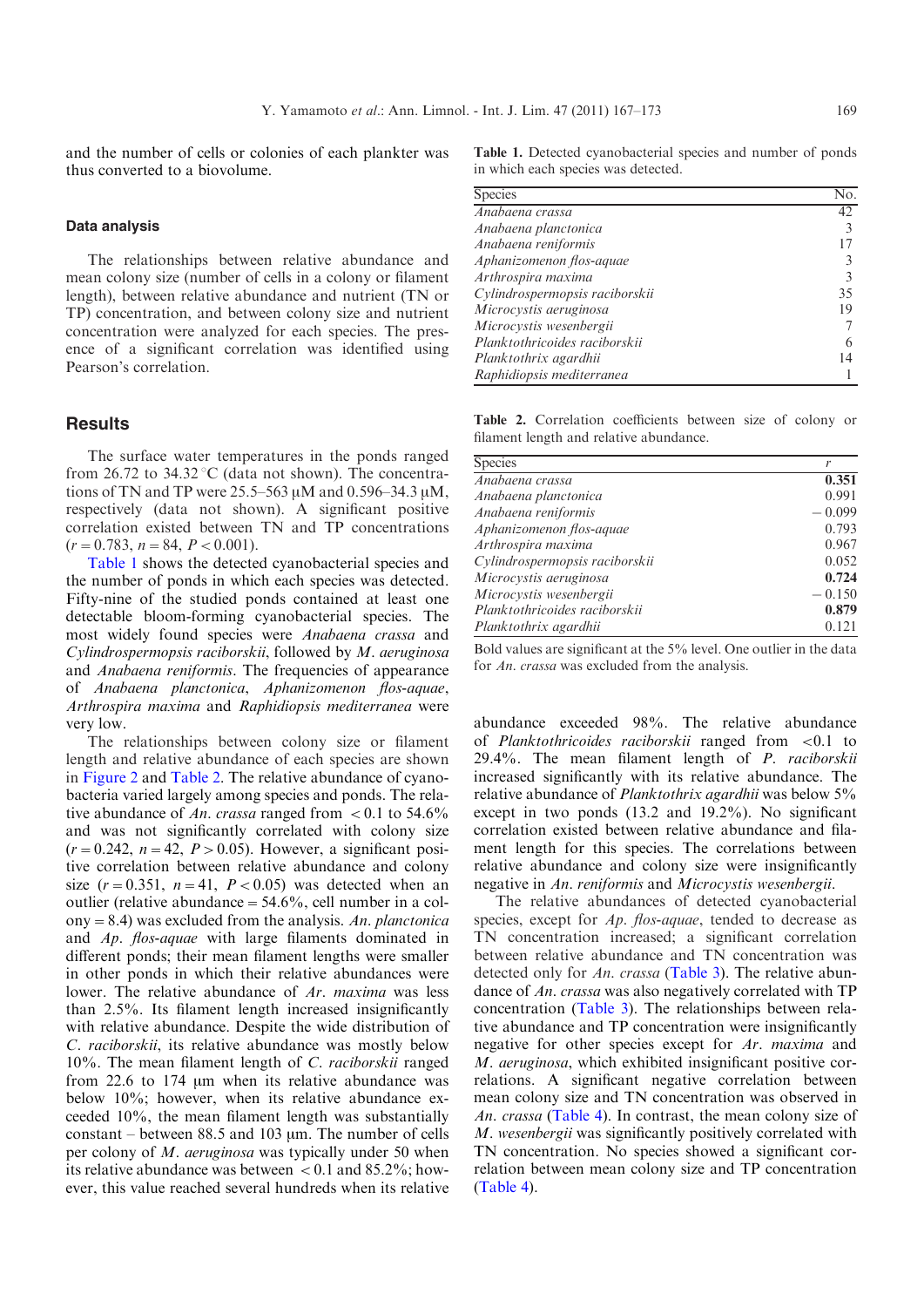<span id="page-3-0"></span>

Fig. 2. Relationship between colony size or filament length and relative abundance of each cyanobacterial species.

## **Discussion**

All study ponds can be classified as eutrophic or hypereutrophic based on TP concentration [\(Lampert and](#page-5-0) [Sommer, 1997\)](#page-5-0). Extremely high TP concentrations are probably associated with the continuous feeding of farmed fish. As expected, bloom-forming cyanobacterial species were frequently detected in many of these ponds. Since high-temperature seasons favor cyanobacterial dominance ([Paerl and Huisman, 2008](#page-6-0); [Yamamoto and Nakahara,](#page-6-0) [2009](#page-6-0)), the sampling period is assumed to be the period of greatest dominance of cyanobacteria. [Downing](#page-5-0) et al. [\(2001\)](#page-5-0) reported that the relative abundance of cyanobacteria tends to increase with nutrient concentrations. However, this relationship does not always hold, especially in hypereutrophic waters [\(Jensen](#page-5-0) et al., 1994; [Chen](#page-5-0) et al., [2003](#page-5-0)). As also observed in this study, the relative abundances of cyanobacteria in waters with very high nutrient concentrations were generally small; in such cases, diatoms and/or green algae commonly dominated.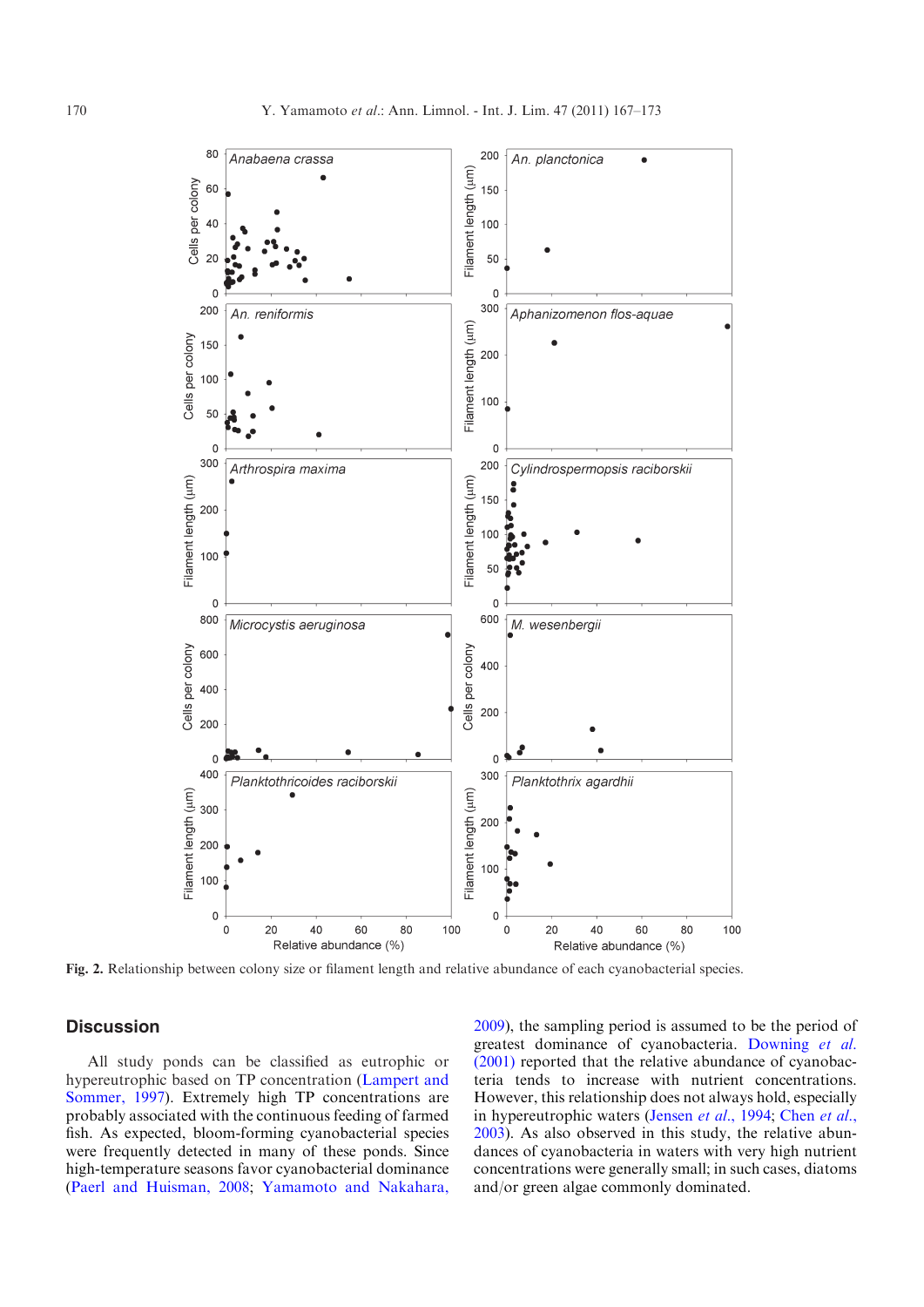<span id="page-4-0"></span>Table 3. Correlation coefficients between relative abundance and nutrient concentration.

| <b>Species</b>                 | TN       | TP       |
|--------------------------------|----------|----------|
| Anabaena crassa                | $-0.365$ | $-0.348$ |
| Anabaena planctonica           | $-0.663$ | $-0.279$ |
| Anabaena reniformis            | $-0.226$ | $-0.342$ |
| Aphanizomenon flos-aquae       | 0.268    | $-0.501$ |
| Arthrospira maxima             | $-0.697$ | 0.514    |
| Cylindrospermopsis raciborskii | $-0.236$ | $-0.253$ |
| Microcystis aeruginosa         | $-0.079$ | 0.126    |
| Microcystis wesenbergii        | $-0.050$ | $-0.287$ |
| Planktothricoides raciborskii  | $-0.505$ | $-0.376$ |
| Planktothrix agardhii          | $-0.294$ | $-0.186$ |

Table 4. Correlation coefficients between colony size or filament length and nutrient concentration.

| <b>Species</b>                 | TN       | TP       |
|--------------------------------|----------|----------|
| Anabaena crassa                | $-0.385$ | $-0.264$ |
| Anabaena planctonica           | $-0.755$ | $-0.402$ |
| Anabaena reniformis            | $-0.301$ | $-0.213$ |
| Aphanizomenon flos-aquae       | $-0.374$ | $-0.925$ |
| Arthrospira maxima             | $-0.856$ | 0.280    |
| Cylindrospermopsis raciborskii | $-0.166$ | $-0.122$ |
| Microcystis aeruginosa         | 0.190    | 0.276    |
| Microcystis wesenbergii        | 0.832    | 0.448    |
| Planktothricoides raciborskii  | $-0.801$ | $-0.674$ |
| Planktothrix agardhii          | $-0.238$ | 0.030    |

Bold values are significant at the 5% level.

[Yamamoto and Shiah \(2010\)](#page-6-0) suggested that the active growth of M. aeruginosa occurs mainly inside colonies, and when the growth of these cells begins to be suppressed as a result of self-shading, peripheral cells separate as smaller colonies. Since the growth rate of small colonies exceeds that of peripheral cells, this growth mechanism enables a population of M. *aeruginosa* to maintain high growth activity [\(Yamamoto and Shiah, 2010](#page-6-0)). The present study revealed that large colonies of M. aeruginosa formed only when this species exclusively dominated the community of photosynthetic plankters; the colonies were not significantly large even when the cyanobacterium accounted for 54.1 or 85.2% of the total biovolume of the photosynthetic plankters. This finding implies that the formation of large colonies of M. aeruginosa contributes to the maintenance of its heavy bloom after it dominates in the water. The number of cells per colony of M. aeruginosa was in the range of several hundreds, suggesting that colony size never increases indefinitely. Although having ecological advantages, large colonies exhibit a variety of disadvantages [\(Beardall](#page-5-0) et al., 2009), which may determine the upper limit of effective colony size. The hypothesis about the relationship between large colony and dominance, however, seems not to hold for M. wesenbergii, because extremely large colonies of this species appeared even when its relative abundance was 1.5%. Although the DNA sequence similarity among apparent Microcystis species, including M. aeruginosa and M. wesenbergii, has been shown to be sufficiently high to classify these species as a single species [\(Otsuka](#page-6-0) et al., 2001), their ecophysiological features may vary owing to morphological variation.

Our previous study showed that the pattern of seasonal change in the abundance of P. raciborskii (called Planktothrix raciborskii in our earlier paper) in Hirosawa-no-ike Pond was similar to that of the mean filament length, and that filament length was positively correlated with water temperature ([Yamamoto and](#page-6-0) [Nakahara, 2009\)](#page-6-0). In the present study, the filament length of P. raciborskii significantly increased with its relative abundance. These results suggest that the formation of long filaments is closely related to the dominance of P. raciborskii.

Bold values are significant at the 5% level.

Pouličková et al. (2004) demonstrated that although large filaments of *P. agardhii* dominated during the active growth phase, its dominance in terms of biovolume during summer was composed of smaller filaments. This finding may imply that the formation of large filaments does not significantly contribute to the dominance of *P. agardhii*, as was also weakly indicated by the present study.

The filament length of Ap. flos-aquae tended to increase with its relative abundance, despite its very low frequency of appearance. The filament length of Ap. flos-aquae tends to increase during the period of its high abundance ([Yamamoto, 2009](#page-6-0)), suggesting a close relationship between the formation of large filaments and its dominance.

A noteworthy finding of this study is that C. raciborskii – a tropical/subtropical species whose geographically expanding coverage in temperate regions has attracted special attention (Padisák, 1997; [Wood and Stirling, 2003;](#page-6-0) [Hamilton](#page-5-0) et al.,  $2005$ ) – is extensively distributed in northern Taiwan. C. raciborskii typically exhibits high abundance during summer months (Briand et al[., 2002;](#page-5-0) [Hamilton](#page-5-0) et al., 2005; [Mohamed, 2007\)](#page-5-0). Nevertheless, its relative abundance was generally low in this study, possibly owing to its low competitiveness despite the good adaptability (Briand et al[., 2002](#page-5-0)). The mean filament lengths of C. *raciborskii* were not very large even when, exceptionally unusually, the species represented a large fraction of the phytoplankton community, suggesting that the formation of large filaments does not contribute to its dominance.

Previous field surveys have shown that the colony size of Anabaena species tends to decline with time, seemingly independently of abundance ([Smith and Gilbert, 1995;](#page-6-0) [Yamamoto and Nakahara, 2009\)](#page-6-0). The colony size of An. crassa increased with its relative abundance, whereas that of An. reniformis exhibited an opposite trend, suggesting that the ecological roles of large colonies of these species may differ. Adjacent coils in an An. reniformis colony tightly contract around each other to form a pipelike structure. The availability of light inside such a "pipe" declines significantly as the colony size increases, which may partially explain the disadvantage of large colony formation of An. reniformis. Large filaments of An. planctonica tended to dominate in the water,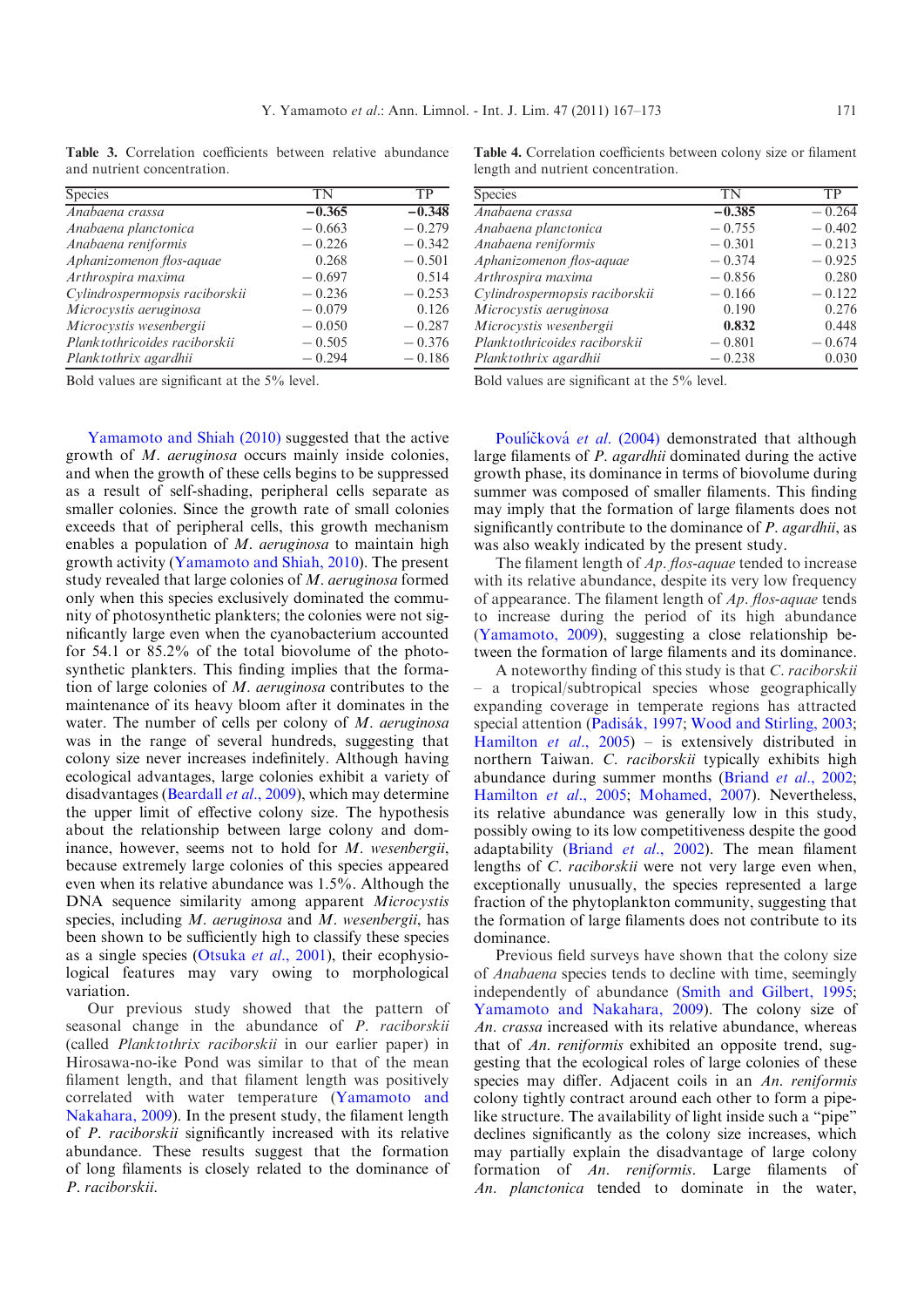<span id="page-5-0"></span>but the actual ecological importance of large filament formation in this species remains unclear, owing to its very low frequency of appearance.

Several abiotic factors, such as nutrient concentration (Hašler et al., 2003; Kruskopf and Du Plessis, 2006), water temperature (Seki et al[., 1981](#page-6-0)) and irradiance (Hašler et al., 2003), are known to influence the colony size of cyanobacteria. Furthermore, seasonal change in the colony size or filament length of a certain species may be attributable to the succession of different genotypes, given the presence of several genotypes in a population (Kardinaal et al., 2007) and the genotype-dependent range of colony size ([Wilson](#page-6-0) et al., 2006). Grazing by zooplankton may further alter the distribution of sizes of cyanobacterial colonies; some species reduce cyanobacterial colony size (Burns and Xu, 1990), whereas others may lead to the dominance of large colonies by reducing the number of smaller colonies (Holm *et al.*, 1983). These findings imply that the distribution of sizes of cyanobacterial colonies is determined by a complex interaction of abiotic and biotic factors. Nevertheless, this study demonstrated that many cyanobacterial species exhibit a positive correlation between colony/filament size and their relative abundance. Despite possible disadvantages in relation to light or nutrient acquisition, large colony/filament formation accompanies various ecological advantages (Beardall et al., 2009), which may significantly facilitate the dominance of some cyanobacterial species.

Acknowledgements. We would like to thank K.-Y. Li for his editorial assistance, as well as T. Knoy for correcting the English in the manuscript.

# **References**

- Adams D.G. and Duggan P.S., 1999. Heterocyst and akinete differentiation in cyanobacteria. New Phytol., 144, 3–33.
- Beardall J., Allen D., Bragg J., Finkel Z.V., Flynn K.J., Quigg A., Rees T.A.V., Richardson A. and Raven J.A., 2009. Allometry and stoichiometry of unicellular, colonial and multicellular phytoplankton. New Phytol., 181, 295–309.
- Briand J.F., Robillot C., Quiblier-Llobéras C., Humbert J.F., Couté A. and Bernard C., 2002. Environmental context of Cylindrospermopsis raciborskii (Cyanobacteria) blooms in a shallow pond in France. Water Res., 36, 3183–3192.
- Brookes J.D. and Ganf G.G., 2001. Variations in the buoyancy response of Microcystis aeruginosa to nitrogen, phosphorus and light. J. Plankton Res., 23, 1399–1411.
- Burns C.W. and Xu Z., 1990. Calanoid copepods feeding on algae and filamentous cyanobacteria: rates of ingestion, defaecation and effects on trichome length. J. Plankton Res., 12, 201–213.
- Chen Y., Qin B., Teubner K. and Dokulil M.T., 2003. Longterm dynamics of phytoplankton assemblages: Microcystisdomination in Lake Taihu, a large shallow lake in Chuna. J. Plankton Res., 25, 445–453.
- Crumpton W.G., Isenhart T.M. and Mitchell P.D., 1992. Nitrate and organic N analyses with second-derivative spectroscopy. Limnol. Oceanogr., 37, 907–913.
- Dokulil M.T. and Teubner K., 2000. Cyanobacterial dominance in lakes. Hydrobiologia, 438, 1–12.
- Downing J.A., Watson S.B. and McCauley E., 2001. Predicting cyanobacteria dominance in lakes. Can. J. Fish. Aquat. Sci., 58, 1905–1908.
- Fulton R.S. III and Paerl H.W., 1987. Toxic and inhibitory effects of the blue-green alga Microcystis aeruginosa on herbivorous zooplankton. J. Plankton Res., 9, 837–855.
- Hamilton P.B., Ley L.M., Dean S. and Pick F.R., 2005. The occurrence of the cyanobacterium Cylindrospermopsis raciborskii in Constance Lake: an exotic cyanoprokaryote new to Canada. Phyclogia, 44, 17–25.
- Hašler P., Poulíčková A. and Vařeková Š., 2003. Comparative studies on two strains of the genus Planktothrix (Cyanophyta, Cyanoprokaryota). Algol. Stud., 108, 31–43.
- Holm N.P., Ganf G.G. and Shapiro J., 1983. Feeding and assimilation rates of Daphnia pulex fed Aphanizomenon flos-aquae. Limnol. Oceanogr., 28, 677–687.
- Hyenstrand P., Blomqvist P. and Pettersson A., 1998. Factors determining cyanobacterial success in aquatic systems – a literature review. Arch. Hydrobiol., 51, 41–62.
- Ibelings B.W., Mur L.R. and Walsby A.E., 1991. Diurnal changes in buoyancy and vertical distribution in populations of Microcystis in two shallow lakes. J. Plankton Res., 13, 419–436.
- Jarvis A.C., Hart R.C. and Combrink S., 1987. Zooplankton feeding on size fractionated Microcystis colonies and Chlorella in a hypertrophic lake (Hartbeespoort Dam, South Africa): implications to resource utilization and zooplankton succession. J. Plankton Res., 9, 1231–1249.
- Jensen J.P., Jeppesen E., Olrik K. and Kristensen P., 1994. Impact of nutrients and physical factors on the shift from cyanobacterial to chlorophyte dominance in shallow Danish lakes. Can. J. Fish. Aquat. Sci., 51, 1692– 1699.
- Kardinaal W.E.A., Janse I., Kamst-van Agterveld M., Meima M., Snoek J., Mur L.R., Huisman J., Zwart G. and Visser P.M., 2007. Microcystis genotype succession in relation to microcystin concentrations in freshwater lakes. Aquat. Microb. Ecol., 48, 1–12.
- Kromkamp J. and Walsby A.E., 1990. A computer model of buoyancy and vertical migration in cyanobacteria. J. Plankton Res., 12, 161–183.
- Kruskopf M. and Du Plessis S., 2006. Growth and filament length of the bloom forming Oscillatoria simplicissima (Oscillatoriales, Cyanophyta) in varying N and P concentrations. Hydrobiologia, 556, 357–362.
- Lampert W. and Sommer U., 1997. Limnoecology: the ecology of lakes and streams, Oxford University Press, New York, 382 p.
- Mohamed Z.A., 2007. First report of toxic Cylindrospermopsis raciborskii and Raphidiopsis mediterranea (Cyanoprokaryota) in Egyptian fresh waters. FEMS Microbiol. Ecol., 59, 749–761.
- Murphy J.B. and Riley J.P., 1962. A modified single solution method for the determination of phosphate in natural waters. Anal. Chim. Acta, 27, 31–36.
- Nogueira I.C.G., Saker M.L., Pflugmacher S., Wiegand C. and Vasconcelos V.M., 2004. Toxicity of the cyanobacterium Cylindrospermopsis raciborskii to Daphnia magna. Environ. Toxicol., 19, 453–459.